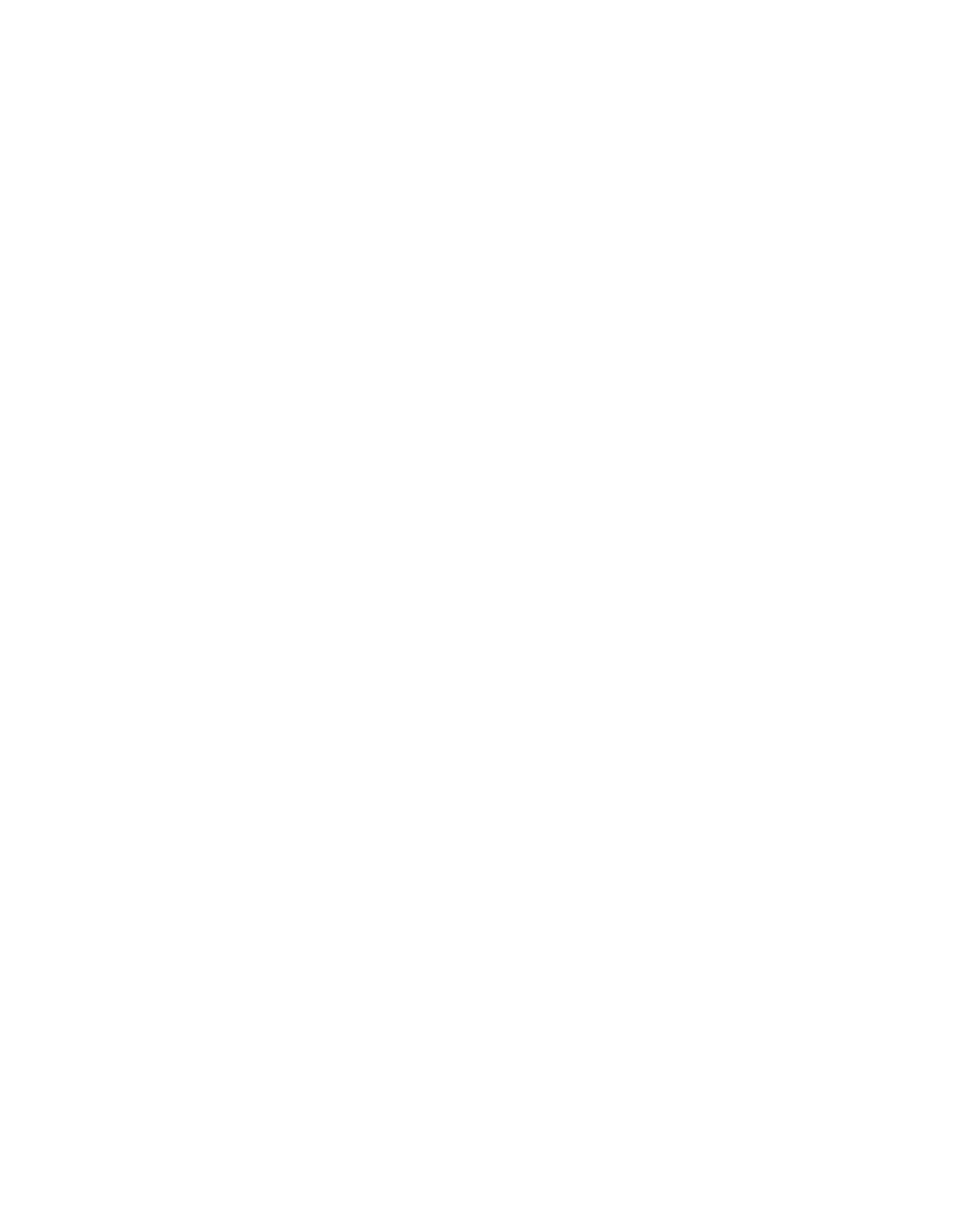#### **Your 2022 Retiree Medical and Prescription Drug Benefits**

This Post-65 Retiree Medical Program is available to you and your Medicare eligible spouse. To participate, you must be 65 or older and enrolled in Medicare Parts A & B.

The new program is administered by Amwins Group Benefits, LLC, a division of Amwins Group Inc. Amwins is known for its high customer service standards and specifically caters to Medicare-eligible retirees.

The retiree medical plan picks up where Medicare leaves off and is underwritten by United American Insurance Company. The retiree medical plan is based on utilizing Medicare directly as your primary coverage, with a supplement to address some of the deductibles and co-insurance within Medicare Parts A and B.

In addition, the program includes prescription drug coverage, utilizing a Medicare Part D plan for prescription drugs. The Medicare Part D prescription drug plan is underwritten by Express Scripts Insurance Company.

#### **How to Enroll**

- Review the information in this booklet.
- Determine your monthly payment on the "Payment Summary" page.
- Complete and sign the enrollment forms.
- Complete the Direct Payment Authorization form and include a voided check, if interested in monthly automatic withdrawals from your bank account.
- Include a check made payable to Wisconsin Conference of the UMC/Amwins Group Benefits, LLC for the first month's payment.
- Please return your completed documents to:

Rev. Jean Ehnert Nicholas Conference Benefits Officer 750 Windsor Street, Suite 104 Sun Prairie, WI 53590

#### **Your enrollment form and first month's payment must be received in order to activate your benefits.**

If you choose not to participate, complete the enclosed Waiver of Coverage.

**If you have any questions or need help with enrolling, please contact Amwins Group Benefits Customer Care Center Toll-Free at 1-877-248-2337 Monday through Friday, 8:00 AM to 8:00 PM EST**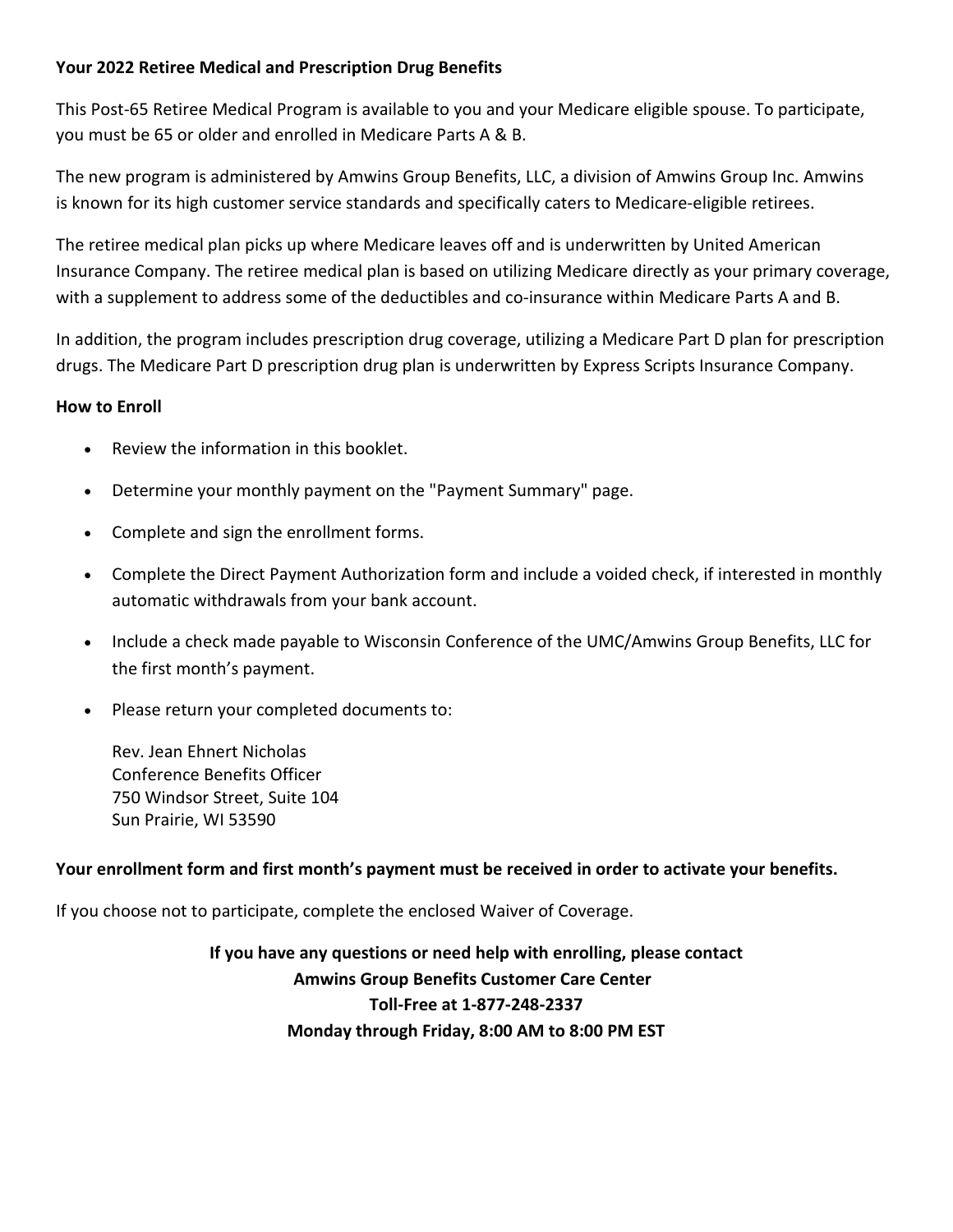## **Retiree Medical Insurance Plan Summary of Benefits**

Underwritten by: United American Insurance Company

**Part B Deductible: \$233.00 Out-of-Pocket Max: \$1,500.00** *(Includes Part B Deductible)*

#### **MEDICARE (PART A) - HOSPITAL SERVICES - PER BENEFIT PERIOD\***

| <b>Services</b>                                                                                                  | <b>Medicare Pays</b>                                                                         | <b>Plan Pays</b>                             | <b>You Pay</b> |
|------------------------------------------------------------------------------------------------------------------|----------------------------------------------------------------------------------------------|----------------------------------------------|----------------|
| <b>HOSPITAL CONFINEMENT BENEFIT*</b>                                                                             |                                                                                              |                                              |                |
| Semiprivate room and board, general nursing and miscellaneous services and supplies:                             |                                                                                              |                                              |                |
| First 60 days                                                                                                    | All but \$1,556                                                                              | \$1,556<br>(Part A Deductible)               | \$0            |
| $61st$ through 90 <sup>th</sup> day                                                                              | All but \$389<br>per day                                                                     | \$389 per day                                | \$0            |
| 91 <sup>st</sup> through 150 <sup>th</sup> day<br>(While using 60 lifetime reserve<br>days)                      | All but \$778<br>per day                                                                     | \$778 per day                                | \$0            |
| Once Lifetime Reserve days are<br>used:                                                                          |                                                                                              |                                              |                |
| Additional 365 days:                                                                                             | \$0                                                                                          | 100% of Medicare<br><b>Eligible Expenses</b> | \$0            |
| Beyond the Additional 365 days                                                                                   | \$0                                                                                          | \$0                                          | All costs      |
| <b>SKILLED NURSING FACILITY CARE*</b>                                                                            |                                                                                              |                                              |                |
| You must meet Medicare's requirements, including having been in a hospital for at least 3 days and               |                                                                                              |                                              |                |
| entered a Medicare-approved facility within 30 days after leaving the hospital:                                  |                                                                                              |                                              |                |
| First 20 days                                                                                                    | All approved<br>amounts                                                                      | \$0                                          | \$0            |
| 21st through 100th day                                                                                           | All but \$194.50<br>a day                                                                    | Up to \$194.50<br>a dav                      | \$0            |
| 101st day and after                                                                                              | \$0                                                                                          | \$0                                          | All costs      |
| BLOOD DEDUCTIBLE - Hospital Confinement and Out-Patient Medical Expense                                          |                                                                                              |                                              |                |
| When furnished by a hospital or skilled nursing facility during a covered stay.                                  |                                                                                              |                                              |                |
| First 3 pints                                                                                                    | \$0                                                                                          | 3 pints                                      | \$0            |
| <b>Additional amounts</b>                                                                                        | 100%                                                                                         | \$0                                          | \$0            |
| <b>HOSPICE CARE</b>                                                                                              |                                                                                              |                                              |                |
| Available as long as your doctor<br>certifies you are terminally ill and<br>you elect to receive these services. | All but very limited<br>coinsurance for<br>outpatient drugs<br>and inpatient<br>respite care | \$0                                          | <b>Balance</b> |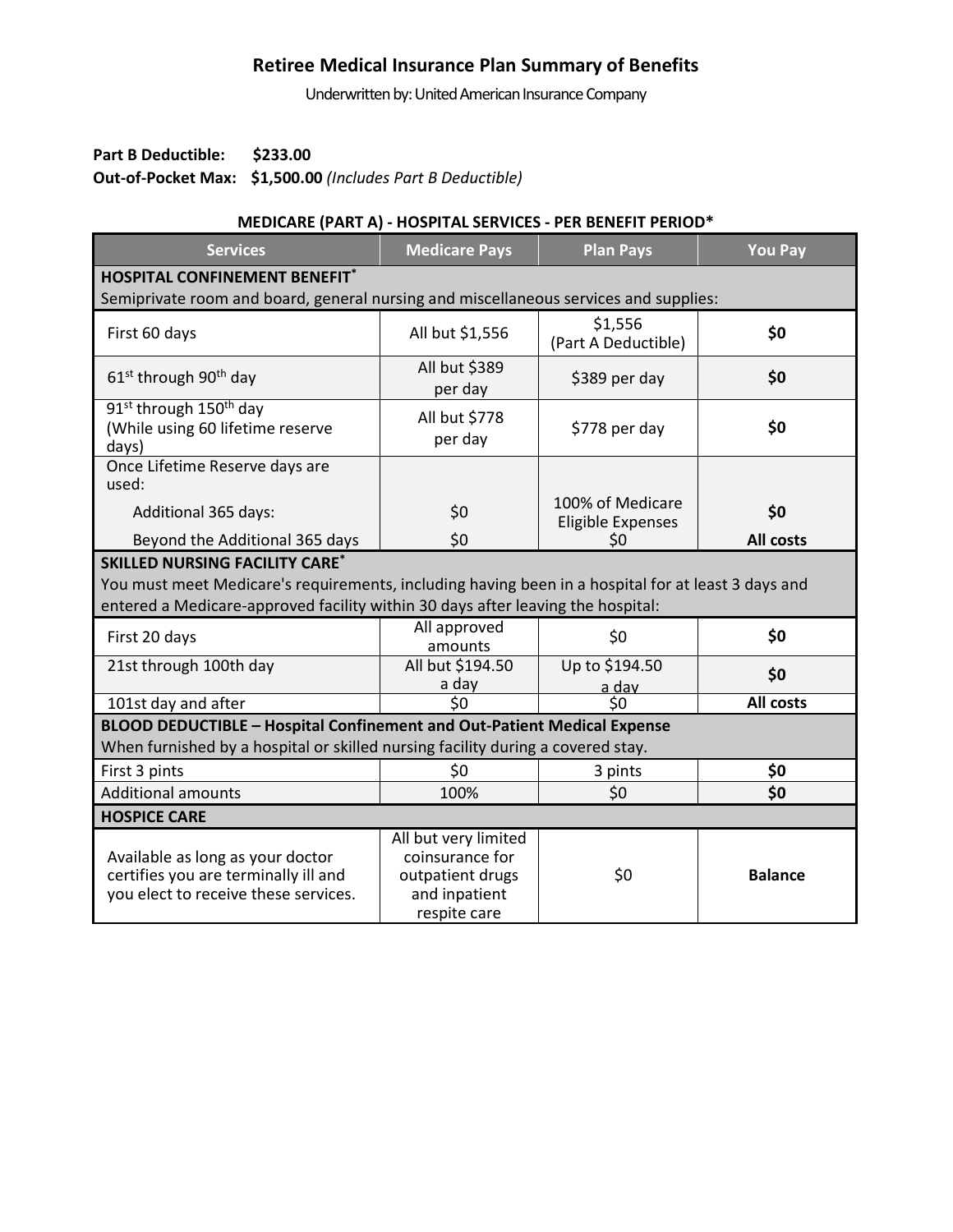## **Retiree Medical Insurance Plan Summary of Benefits**

Underwritten by: United American Insurance Company

## **MEDICARE (PART B) - MEDICAL SERVICES - PER CALENDAR YEAR**

| <b>Services</b>                                                                                                                                                                                                                                                                   | <b>Medicare Pays</b> | <b>Plan Pays</b> | <b>You Pay</b>                                       |
|-----------------------------------------------------------------------------------------------------------------------------------------------------------------------------------------------------------------------------------------------------------------------------------|----------------------|------------------|------------------------------------------------------|
| OUT-PATIENT MEDICAL EXPENSES - - In or Out of the Hospital and Out-Patient Hospital Treatment,<br>such as Physician's services, inpatient and outpatient medical and surgical services and supplies, physical<br>and speech therapy, diagnostic tests, durable medical equipment: |                      |                  |                                                      |
| Medicare Part B Deductible: First<br>\$233 of Medicare-approved<br>amounts**                                                                                                                                                                                                      | \$0                  | \$0              | \$233<br>(Part B Deductible)                         |
| Next Medicare-approved amounts                                                                                                                                                                                                                                                    | Generally 80%        | \$0              | 20% up to \$500<br>(including Part B<br>Deductible)  |
| Next Medicare-approved amounts                                                                                                                                                                                                                                                    | Generally 80%        | 16%              | 4% up to \$1,500<br>(including Part B<br>Deductible) |
| Remainder of Medicare-approved<br>amounts                                                                                                                                                                                                                                         | Generally 80%        | Generally 20%    | 0%                                                   |
| Part B Excess Charges<br>(Above Medicare Approve<br>Amounts)                                                                                                                                                                                                                      | \$0                  | 100%             | 0%                                                   |
| <b>BLOOD</b>                                                                                                                                                                                                                                                                      |                      |                  |                                                      |
| First 3 pints                                                                                                                                                                                                                                                                     | \$0                  | All costs        | \$0                                                  |
| <b>Next Medicare Approved</b><br>Amounts**                                                                                                                                                                                                                                        | \$0                  | \$0              | \$233<br>(Part B Deductible)                         |
| Next Medicare-approved amounts                                                                                                                                                                                                                                                    | Generally 80%        | \$0              | 20% up to \$500<br>(including Part B<br>Deductible)  |
| Next Medicare-approved amounts                                                                                                                                                                                                                                                    | Generally 80%        | 16%              | 4% up to \$1,500<br>(including Part B<br>Deductible) |
| Remainder of Medicare Approved<br>Amounts                                                                                                                                                                                                                                         | 80%                  | 20%              | \$0                                                  |
| <b>CLINICAL LABORATORY SERVICES</b>                                                                                                                                                                                                                                               |                      |                  |                                                      |
| <b>Blood tests for Diagnostic Services</b>                                                                                                                                                                                                                                        | 100%                 | \$0              | \$0                                                  |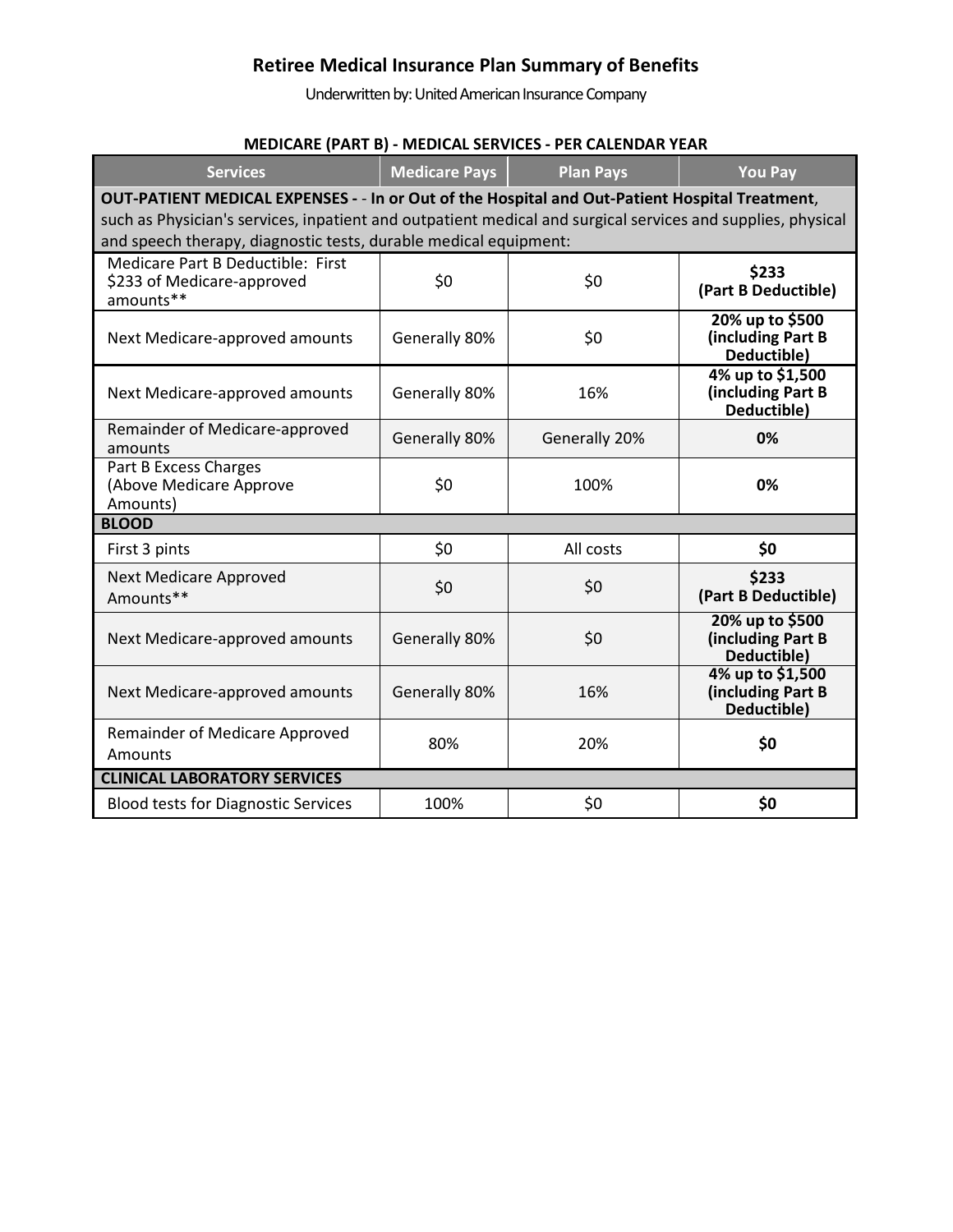#### **Retiree Medical Insurance Plan Summary of Benefits**

Underwritten by: United American Insurance Company

| Services                                                          | <b>Medicare Pays</b> | <b>Plan Pays</b> | <b>You Pay</b>                                       |
|-------------------------------------------------------------------|----------------------|------------------|------------------------------------------------------|
| <b>HOME HEALTH CARE - Medicare Approved Services:</b>             |                      |                  |                                                      |
| Medically necessary skilled care<br>services and medical supplies | 100%                 | \$0              | \$0                                                  |
| <b>DURABLE MEDICAL EQUIPMENT</b>                                  |                      |                  |                                                      |
| <b>First Medicare Approved</b><br>Amounts**                       | \$0                  | \$0              | \$233<br>(Part B Deductible)                         |
| Next Medicare-approved amounts                                    | Generally 80%        | \$0              | 20% up to \$500<br>(including Part B<br>Deductible)  |
| Next Medicare-approved amounts                                    | Generally 80%        | 16%              | 4% up to \$1,500<br>(including Part B<br>Deductible) |
| Remainder of Medicare Approved<br>Amounts                         | 80%                  | 20%              | \$0                                                  |

#### **MEDICARE PARTS A & B**

#### **OTHER BENEFITS NOT COVERED BY MEDICARE**

| <b>Services</b>                                                                                                                         | <b>Medicare Pays</b> | <b>Plan Pays</b>                         | <b>You Pay</b>                                       |
|-----------------------------------------------------------------------------------------------------------------------------------------|----------------------|------------------------------------------|------------------------------------------------------|
| <b>FOREIGN TRAVEL</b> - Medically necessary emergency care services beginning during the first 60 days of<br>each trip outside the USA: |                      |                                          |                                                      |
| First \$250 each calendar year                                                                                                          | \$0                  | \$0                                      | \$250                                                |
| Remainder of charges                                                                                                                    | \$0                  | 80% to a lifetime<br>maximum of \$50,000 | 20% and amounts<br>over the \$50,000<br>lifetime max |

\*A benefit period begins on the first day you receive service as an inpatient in a hospital and ends after you have been out of the hospital and have not received skilled care in any other facility for 60 days in a row.

\*\*Once you have been billed the first dollars of Medicare-Approved amounts for covered services (which are noted with two asterisks), your Medicare Part B Deductible will have been met for the calendar year.

*Benefits are paid only for those expenses which have been approved as eligible by the federal Medicare program.* 

*Benefits will not be paid for any expenses which are not determined to be Medicare Eligible Expenses by the Federal Medicare Program or its administrators, except as otherwise specified.* 

*The summary of program benefits described herein is for illustrative purposes only. In case of differences or errors, the Group Policy governs.*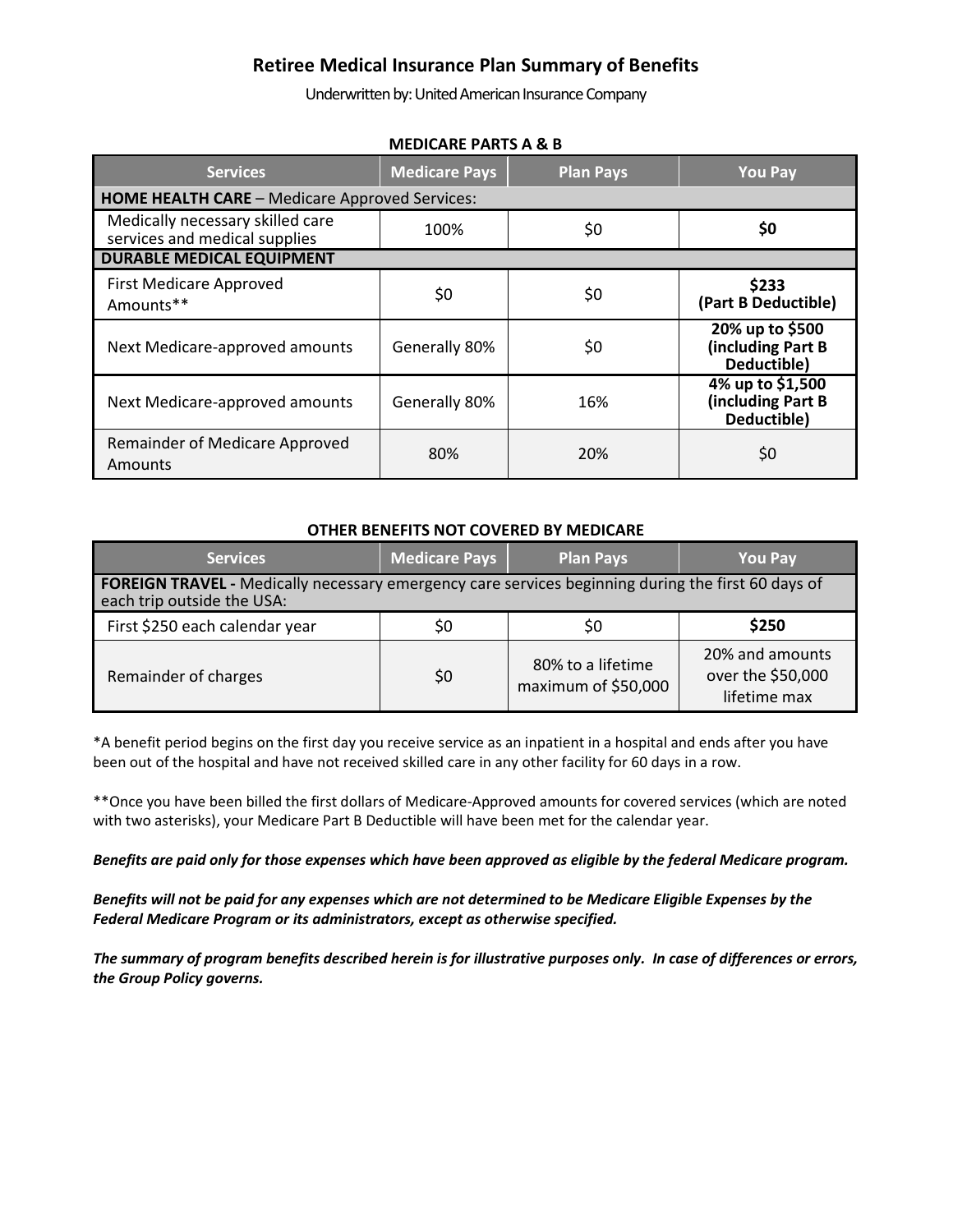## **PRESCRIPTION DRUG PLAN SUMMARY**

Underwritten by Express Scripts Insurance Company

#### **American 5-Tier Medicare Part D Plan**

This plan offers a five tier co-payment plan for prescription drugs. This is a plan with **no annual deductible.**  You will be responsible for the following co-payments for your prescription drugs:

| 5-Tier Rx                                                                                                                                                                                                   | <b>Member Pays:</b><br>(30 Day Retail)        | <b>Member Pays:</b><br>(90 Day Mail Order) |  |
|-------------------------------------------------------------------------------------------------------------------------------------------------------------------------------------------------------------|-----------------------------------------------|--------------------------------------------|--|
| <b>Annual Deductible:</b>                                                                                                                                                                                   | \$0.00                                        |                                            |  |
| <b>Initial Coverage Limit:</b>                                                                                                                                                                              |                                               |                                            |  |
| <b>Tier 1: Preferred Generic</b>                                                                                                                                                                            | \$12                                          | \$24                                       |  |
| <b>Tier 2: Non-Preferred Generic</b>                                                                                                                                                                        | \$12                                          | \$24                                       |  |
| <b>Tier 3: Preferred Brand</b>                                                                                                                                                                              | 20%<br>$( $15 \text{ min} - $45 \text{ max})$ | 20%<br>(\$40 min - \$120 max)              |  |
| <b>Tier 4: Non-Preferred Brand</b>                                                                                                                                                                          | 25%<br>(\$30 min - \$90 max)                  | 25%<br>(\$60 min - \$180 max)              |  |
| <b>Tier 5: Specialty</b>                                                                                                                                                                                    | \$90                                          | \$180                                      |  |
| Coverage Gap: *                                                                                                                                                                                             |                                               |                                            |  |
| Same as above                                                                                                                                                                                               |                                               |                                            |  |
| <b>Catastrophic Coverage</b>                                                                                                                                                                                |                                               |                                            |  |
| Greater of 5% or \$3.95 for generic and multi-source drugs, up to a maximum of the copays listed above.<br>Greater of 5% or \$9.85 for all other covered drugs, up to a maximum of the copays listed above. |                                               |                                            |  |

\*After your total yearly drug costs reach \$4,430, you will pay the same copay schedule as noted above. The co-payments shown already include the manufacturer discounts on brand name drugs by the Medicare Coverage Gap Discount Program.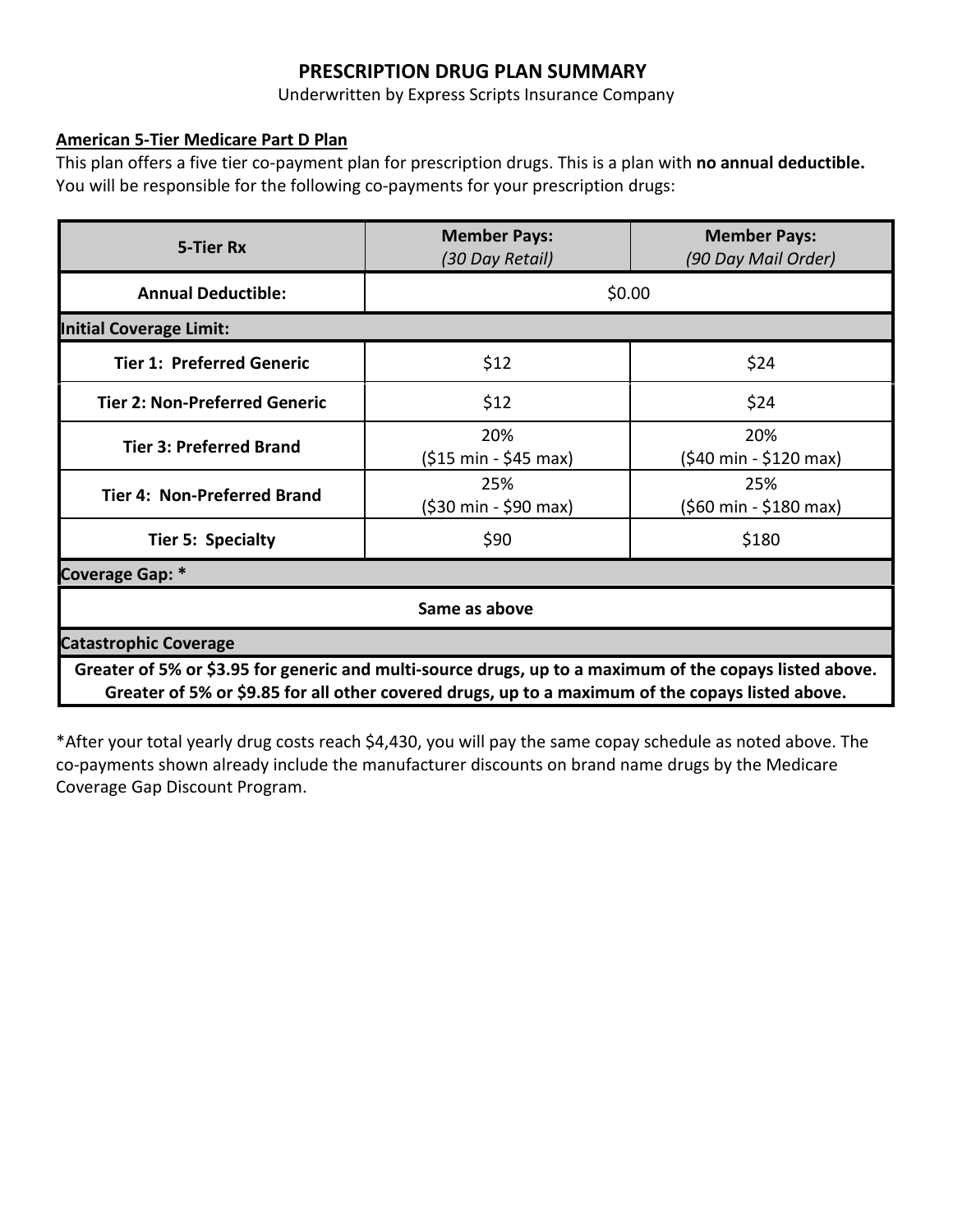## **MONTHLY PAYMENT SUMMARY**

| 2022 Monthly Rates                              |                                          |                                               |                                                |
|-------------------------------------------------|------------------------------------------|-----------------------------------------------|------------------------------------------------|
| <b>Plan Options</b>                             | <b>Monthly Cost Per</b><br><b>Member</b> | <b>Less Conference</b><br><b>Contribution</b> | <b>Total Monthly Cost</b><br><b>Per Member</b> |
| <b>Medical &amp; Rx &amp;</b><br><b>Vision:</b> | \$360.00                                 | $\{Option 1\}$                                | {Option_1b}                                    |

#### **Payment Instructions:**

- A check for your first month's payment is required
- Please make your check payable to Wisconsin Conference of UMC/Amwins

If you are interested in monthly automatic payments from your bank account, complete the Direct Payment Authorization form and return it with a voided check and a check for your first month's payment.

If you do not sign up for automatic payments, you will begin receiving invoices from Amwins. Please return a check for your first month's payment in the enclosed return envelope. Payments are due on the first of the month.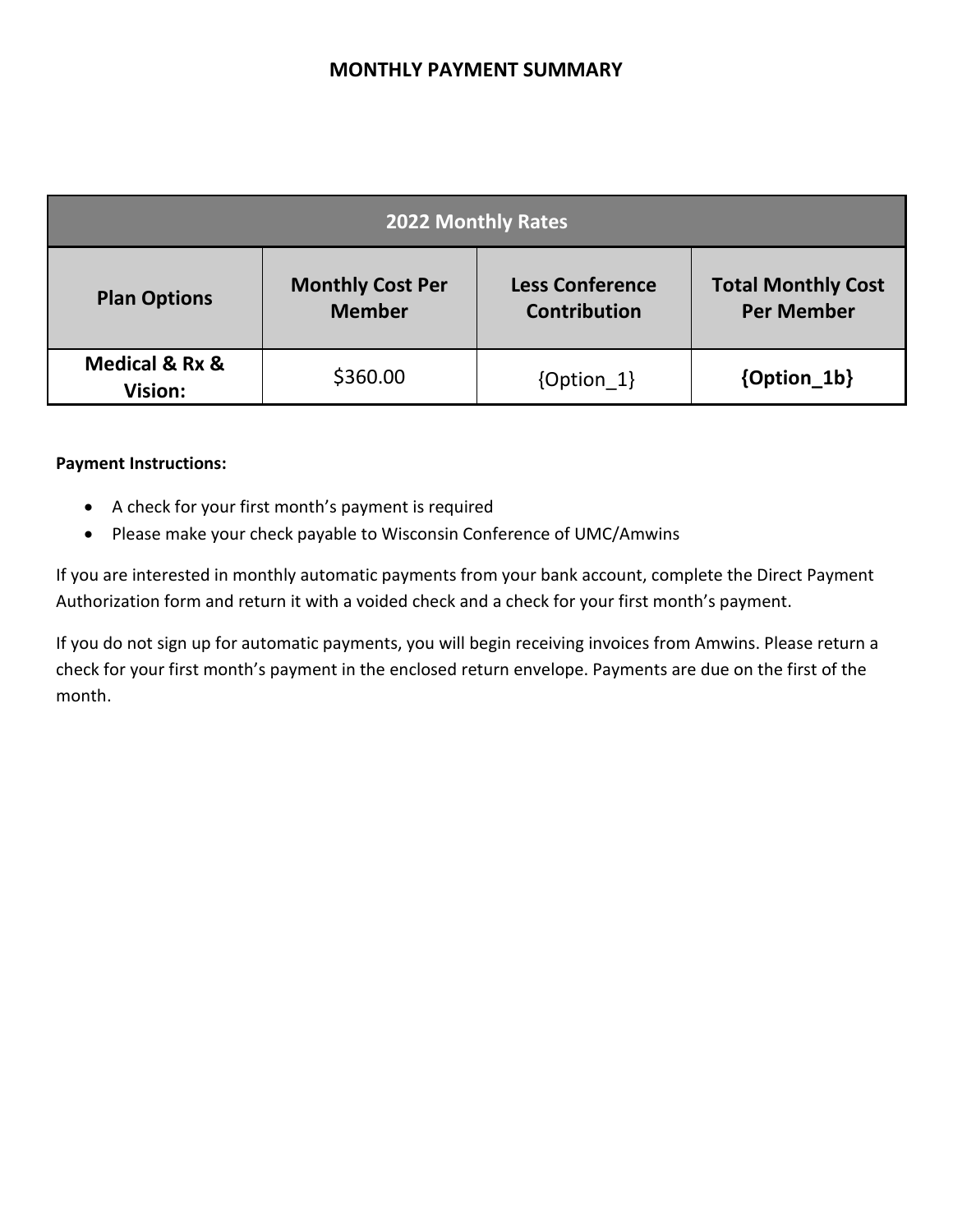## **RETIREE MEDICAL ELECTION FORM**

#### **Wisconsin Conference of the United Methodist Church**

Underwritten by: United American Insurance Company

| You must return your election form to put your coverage in force! |                     |                                          |                         |
|-------------------------------------------------------------------|---------------------|------------------------------------------|-------------------------|
| <b>Retiree Information (Please print)</b>                         |                     |                                          |                         |
| Name                                                              |                     | Date of Birth                            |                         |
| <b>Address</b>                                                    |                     | <b>Social Security Number</b>            |                         |
| City                                                              |                     | Sex                                      | <b>Phone Number</b>     |
| State                                                             | Zip Code            | Medicare ID#<br>(From Medicare Id card): |                         |
| Hospital (Part A) effective date                                  |                     | Medical (Part B) effective date          |                         |
| (from Medicare ID card):                                          |                     | (from Medicare ID card):                 |                         |
| <b>Email Address</b>                                              |                     | Date of Retirement                       |                         |
| <b>Spouse Information (if enrolling)</b>                          |                     |                                          |                         |
| Name                                                              |                     | Date of Birth                            |                         |
| Sex                                                               |                     | <b>Social Security Number</b>            |                         |
| Date of Retirement                                                |                     | Medicare ID#                             |                         |
|                                                                   |                     | (From Medicare Id card):                 |                         |
| Hospital (Part A) effective date                                  |                     | Medical (Part B) effective date          |                         |
| (from Medicare ID card):                                          |                     | (from Medicare ID card):                 |                         |
| <b>Please Choose Type of Coverage</b>                             |                     |                                          |                         |
| Effective Date: /1/2022<br><b>Check Desired Coverage:</b>         | <b>Retiree Only</b> | <b>Retiree &amp; Spouse</b>              | <b>Surviving Spouse</b> |
| <b>Medical &amp; Vision:</b>                                      |                     |                                          |                         |
|                                                                   |                     |                                          |                         |

*Please sign and date the next page* 

*(continued on reverse)*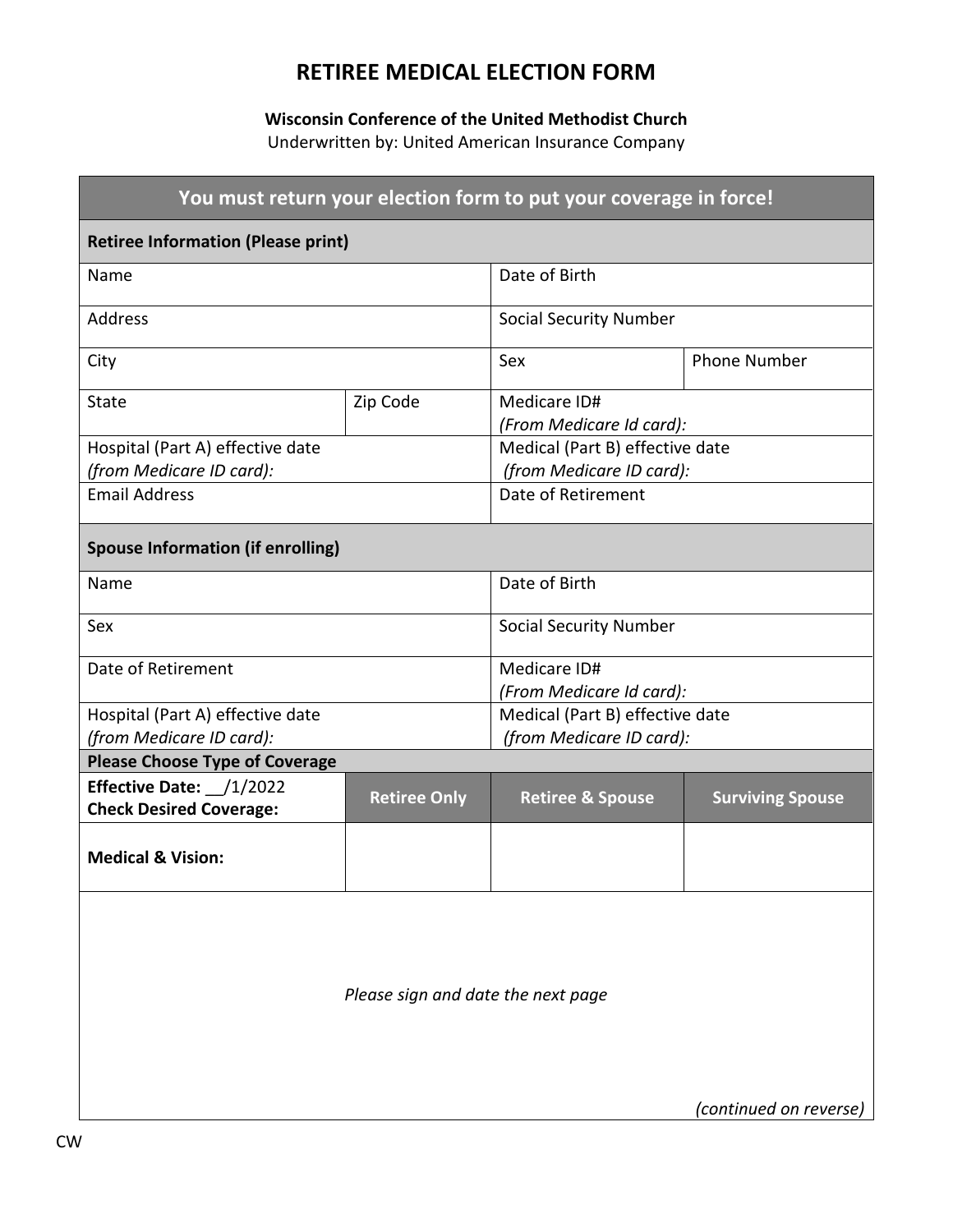## **RETIREE MEDICAL ELECTION FORM**

| Please sign and date below:     |                                                                                                     |  |
|---------------------------------|-----------------------------------------------------------------------------------------------------|--|
| Date:                           | <b>Retiree Signature:</b>                                                                           |  |
|                                 |                                                                                                     |  |
| Date:                           | <b>Spouse/Surviving Spouse Signature:</b>                                                           |  |
|                                 |                                                                                                     |  |
|                                 | If you are an authorized representative, you must sign above and provide the following information: |  |
| Name:                           |                                                                                                     |  |
| <b>Address:</b>                 |                                                                                                     |  |
| <b>Phone Number:</b>            |                                                                                                     |  |
| <b>Relationship to Retiree:</b> |                                                                                                     |  |
|                                 |                                                                                                     |  |

**Please return signed election form to:** 

**Rev. Jean Ehnert Nicholas Conference Benefits Officer 750 Windsor Street, Suite 104 Sun Prairie, WI 53590** 

**For Customer Service, please call: 1-877-248-2337 Monday through Friday, 8:00 AM to 8:00 PM EST**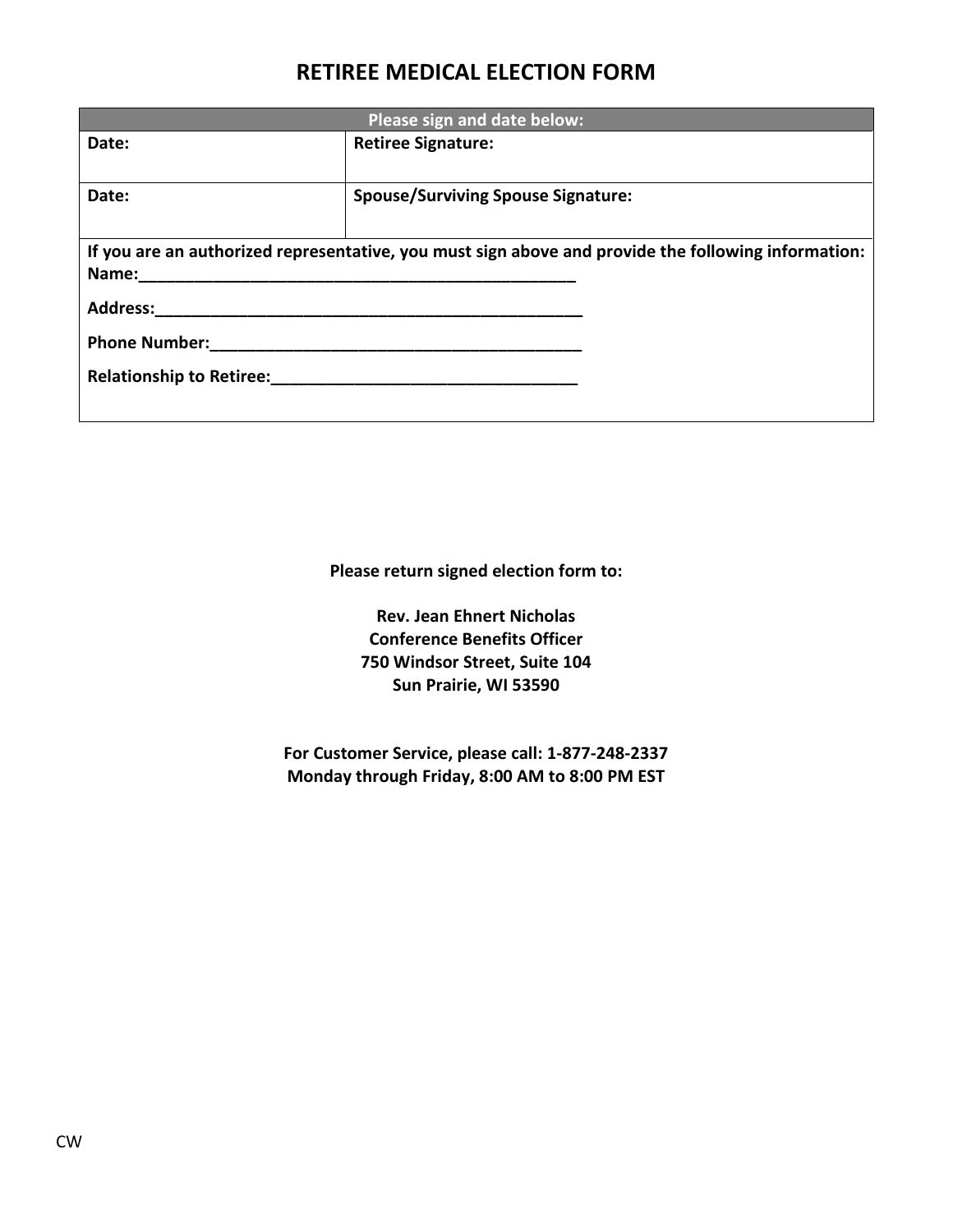## **MEDICARE PRESCRIPTION DRUG PLAN INDIVIDUAL ENROLLMENT FORM EMPLOYER-SPONSORED GROUP PLAN**

#### **To enroll in Express Scripts Medicare** ® (PDP) **please provide the following information:**

#### **Wisconsin Conference of the United Methodist Church Desired Effective Date: \_\_/1/2022**

| <b>Retiree</b>                                                             |                                        |                     |                 |
|----------------------------------------------------------------------------|----------------------------------------|---------------------|-----------------|
| Last Name:                                                                 | First Name:                            |                     | Middle Initial: |
| $\Box$ Mr.<br>$\square$ Mrs.<br>$\Box$ Ms.                                 | <b>Birth Date:</b>                     | (M M/D D / Y Y Y Y) |                 |
| $\Box M$ $\Box F$<br>Sex:                                                  | <b>Social Security Number:</b>         |                     |                 |
| Home Phone Number:                                                         | E-Mail Address:                        |                     |                 |
| <b>Permanent Resident Street Address:</b>                                  |                                        |                     |                 |
| City:                                                                      | State:                                 |                     | ZIP Code:       |
| Mailing Address (only if different from your Permanent Residence Address): |                                        |                     |                 |
| <b>Street Address:</b>                                                     | City:                                  | State:              | ZIP Code:       |
| <b>Spouse or Surviving Spouse</b>                                          |                                        |                     |                 |
| Last Name:                                                                 | First Name:                            |                     | Middle Initial: |
| $\Box$ Mr.<br>$\square$ Ms.<br>$\square$ Mrs.                              | <b>Birth Date:</b><br>(M M/DD / Y Y Y) |                     |                 |
| Sex:<br>$\Box M$ $\Box F$                                                  | <b>Social Security Number:</b>         |                     |                 |
| Home Phone Number:                                                         | E-Mail Address:                        |                     |                 |
| Permanent Resident Street Address:                                         |                                        |                     |                 |
| City:                                                                      | State:                                 |                     | ZIP Code:       |
| Mailing Address (only if different from your Permanent Residence Address): |                                        |                     |                 |
| <b>Street Address:</b>                                                     | City:                                  | State:              | ZIP Code:       |
| <b>Emergency Contact: (Optional)</b>                                       |                                        |                     |                 |
| Name:                                                                      |                                        |                     |                 |
| Phone Number:                                                              | Relationship to you:                   |                     |                 |
| E-Mail Address:                                                            |                                        |                     |                 |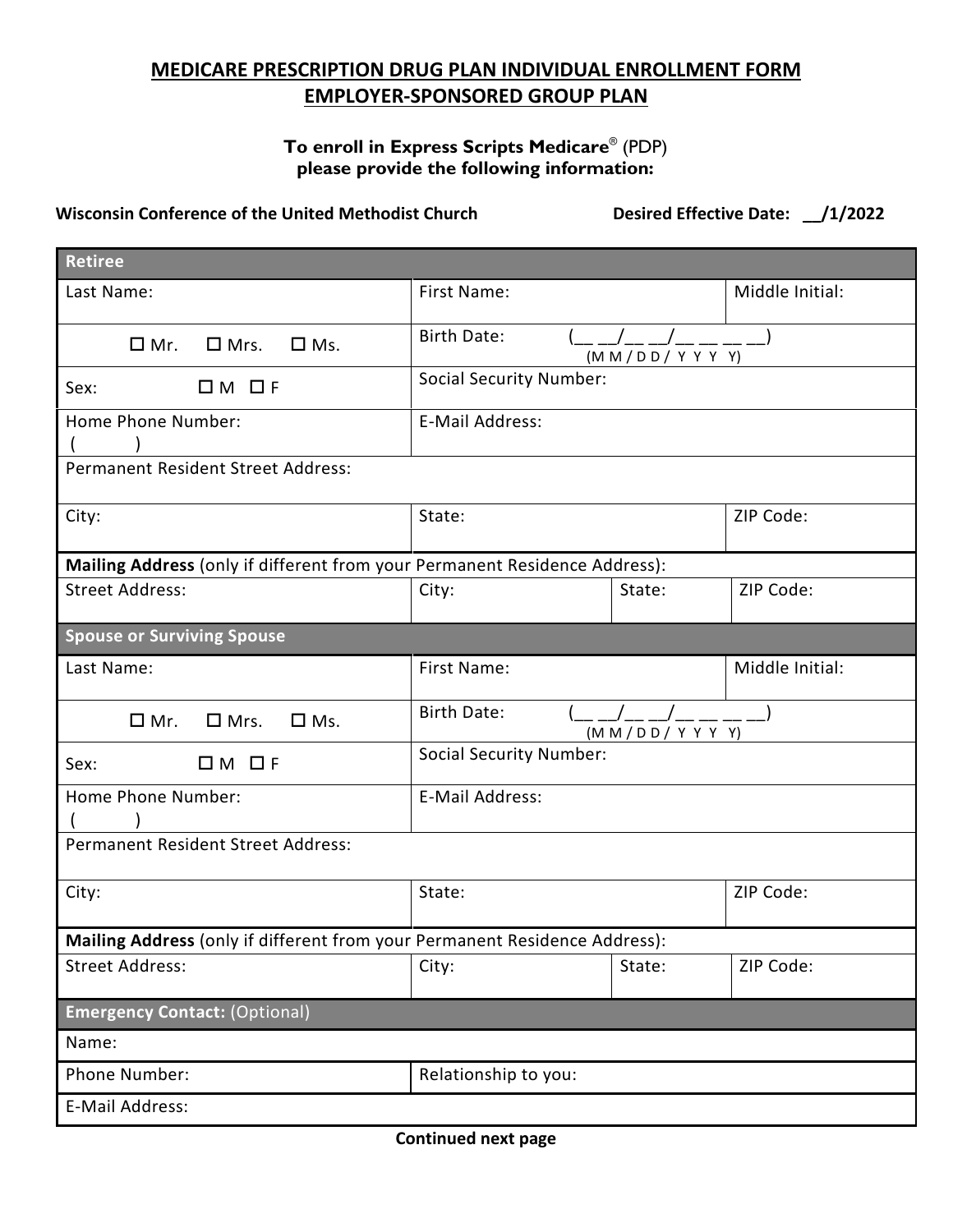#### **Please Provide Your Medicare Insurance Information**

Please take out your Medicare Card to complete this section.

- Please fill in these blanks so they match your red, white and blue Medicare card. - OR -
- Attach a copy of your Medicare card or your letter from the Social Security Administration or Railroad Retirement Board.

You must have Medicare Part A or Part B (or both) to join a Medicare prescription drug plan.

| <b>Retiree:</b>                                                  | <b>Spouse or Surviving Spouse:</b>                                      |
|------------------------------------------------------------------|-------------------------------------------------------------------------|
| <b>HEALTH INSURANCE</b><br><b>MEDICARE</b><br><b>SAMPLE ONLY</b> | <b>MEDICARE</b><br><b>HEALTH INSURANCE</b><br>< 0<br><b>SAMPLE ONLY</b> |
| Name:                                                            | Name:                                                                   |
| <b>Medicare Claim Number</b>                                     | <b>Medicare Claim Number</b>                                            |
| Sex<br><b>Harry Committee</b>                                    | Sex<br>- 2-11                                                           |
| <b>Is Entitled To</b><br><b>Effective Date</b>                   | <b>Is Entitled To</b><br><b>Effective Date</b>                          |
| <b>HOSPITAL (Part A)</b>                                         | <b>HOSPITAL (Part A)</b>                                                |
| <b>MEDICAL (Part B)</b>                                          | <b>MEDICAL (Part B)</b>                                                 |

| Select Your Enrollment Options Below (Please Check Desired Coverage) |                                    |
|----------------------------------------------------------------------|------------------------------------|
| Please check which plan you want to enroll in:                       |                                    |
| <b>Retiree:</b>                                                      | <b>Spouse or Surviving Spouse:</b> |
| $\Box$ Rx                                                            | $\Box$ Rx                          |

#### **Important Information About Your Medicare Part D Prescription Drug Plan**

**Express Scripts Medicare**® (PDP) is offered by Medco Containment Life Insurance Company, which contracts with the Federal government. This coverage is Medicare Part D coverage and is in addition to your coverage under Medicare Parts A and B. You must keep your Medicare Parts A and/or B coverage in order to qualify for this plan. You must inform your former employer of any other prescription drug coverage you may have.

#### **Enrollment Requirements**

You can be in only one Medicare prescription drug plan at a time. If you are currently in a Medicare prescription drug plan, a Medicare Advantage Plan with prescription drug coverage, or an individual Medicare Advantage Plan, your enrollment in Express Scripts Medicare may end that enrollment.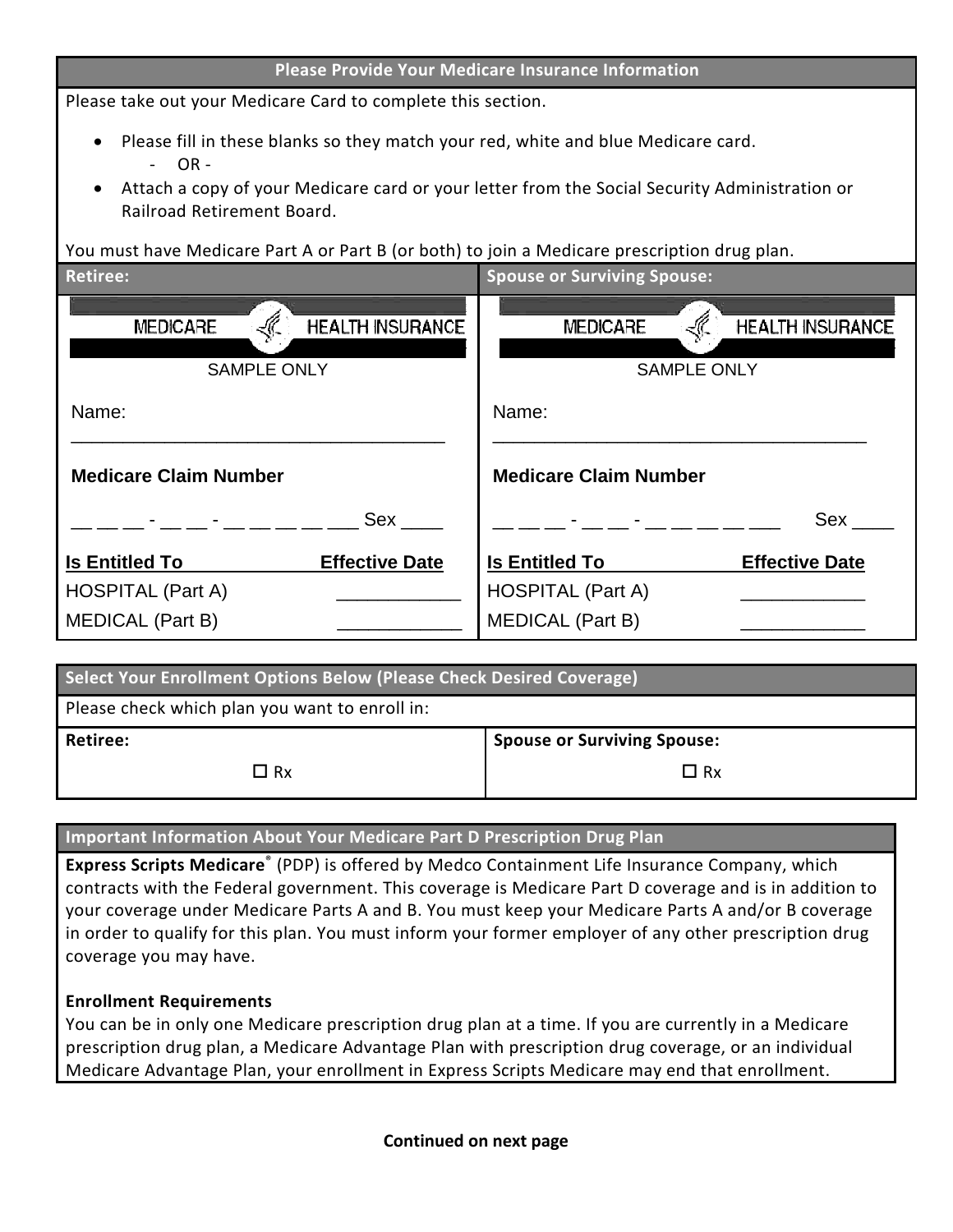#### **Important Information About Your Medicare Part D Prescription Drug Plan**

You must live within the 50 U.S. states, the District of Columbia, Puerto Rico, the U.S. Virgin Islands, Guam, the Northern Mariana Islands or American Samoa, and be a U.S. citizen or lawfully present in the United States to participate in this plan. It is your responsibility to inform your former employer of any address changes.

You can join a new Medicare prescription drug plan or Medicare health plan from October 15 to December 7. Except in special cases, you cannot join a new plan at any other time of the year. If you leave this plan and don't have or get other Medicare prescription drug coverage or creditable coverage (as good as Medicare's), you may be required to pay a late enrollment penalty (LEP) if you go 63 days or more without Medicare Part D coverage or other creditable prescription drug coverage.

Some people may have to pay an extra premium amount because of their yearly income. If you have to pay an extra amount, the Social Security Administration – not your Medicare plan – will send you a letter telling you what that extra amount will be and how to pay it. If you have any questions about this extra amount, contact the Social Security Administration at 1.800.772.1213. TTY users call 1.800.325.0778.

Medicare beneficiaries with low or limited income and resources may qualify for Extra Help. If you qualify, your Medicare prescription drug plan costs will be less. Once you are enrolled in this drug plan, Medicare will tell the plan how much assistance you will receive and Express Scripts will send you information on the amount you will pay. If you are not currently receiving Extra Help, you can contact 1.800.MEDICARE (1.800.633.4227) to see if you might qualify. TTY users call 1.877.486.2048.

Once you are a member of this plan, you have the right to file a grievance or appeal plan decisions about payment or services if you disagree. Read your *Evidence of Coverage* to know which rules you must follow to receive coverage with this Medicare prescription drug plan.

This information is not a complete description of benefits. Contact Express Scripts Medicare for more information. Limitations, copayments and restrictions may apply. Benefits, premium (if applicable) and/or copayments/coinsurance may change on January 1 of each year. The formulary and/or pharmacy network may change at any time. You will receive notice when necessary.

#### **Release of Information:**

By joining this Medicare prescription drug plan, I acknowledge that Express Scripts Medicare can release my information to Medicare and other plans as is necessary for treatment, payment and health care operations.

I also acknowledge that Express Scripts Medicare can release my information, including my prescription drug event data, to Medicare, who may release it for research and other purposes that follow all applicable Federal statutes and regulations.

| . .<br><b>Retiree's Signature:</b>             | <b>Today's Date:</b> |
|------------------------------------------------|----------------------|
|                                                |                      |
|                                                |                      |
| <b>Spouse or Surviving Spouse's Signature:</b> | <b>Today's Date:</b> |
|                                                |                      |
|                                                |                      |

*Express Scripts Medicare (PDP) is a prescription drug plan with a Medicare contract. Enrollment in Express Scripts Medicare depends on contract renewal. © 2016 Express Scripts Holding Company. All Rights Reserved*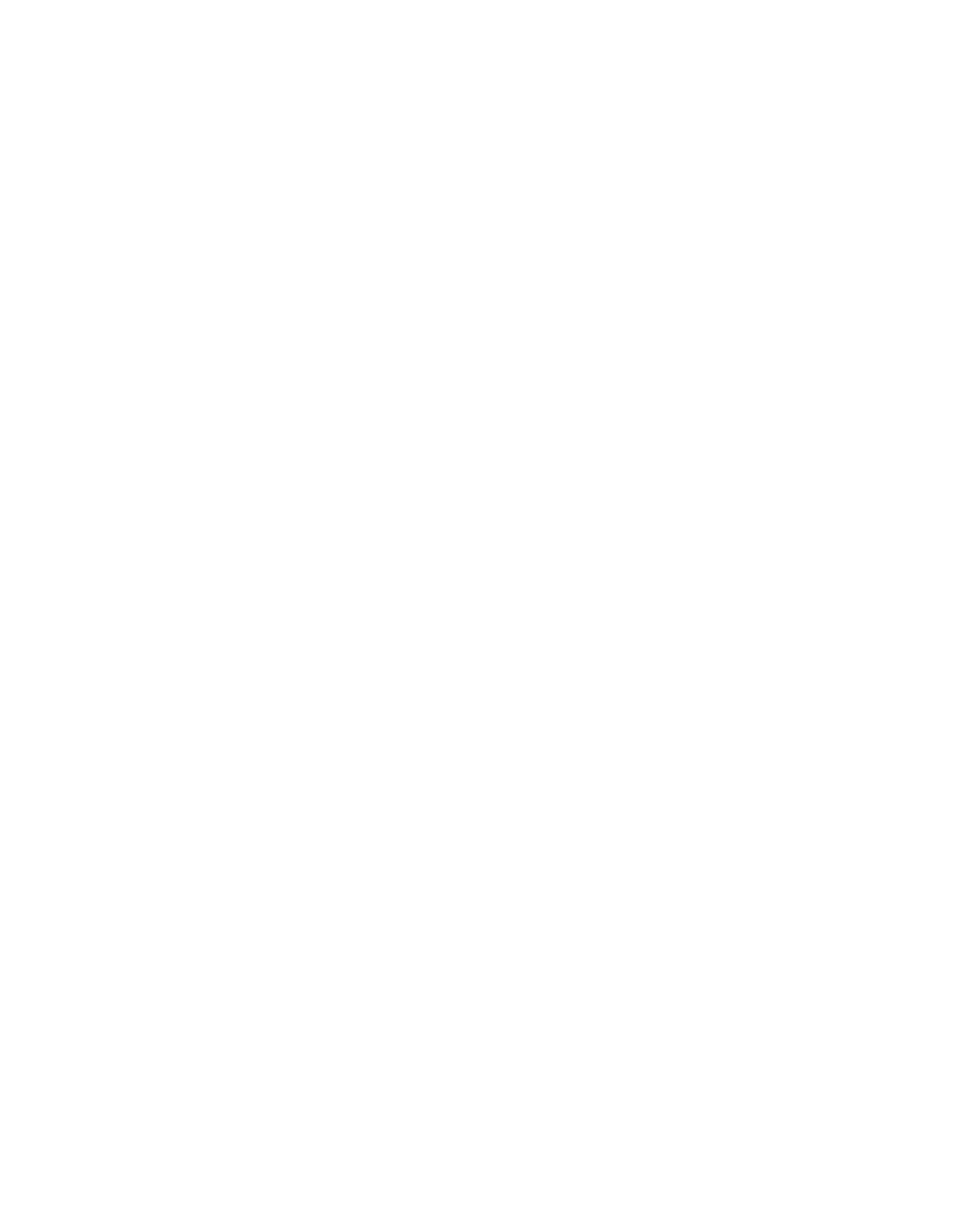## **DIRECT PAYMENT AUTHORIZATION FORM**

Please read, sign and return with your Enrollment Forms

| Name (Last, First, Middle Initial):                                                                                                                                                                                                                                                                                                                                                                                                                                                                                                                                                                                                                                                                                                                                                                                                                                                                                                                                                                                                                                                                                                                 |                                                                                                                                                                                                                                                           |                                                                                |                                            |  |  |
|-----------------------------------------------------------------------------------------------------------------------------------------------------------------------------------------------------------------------------------------------------------------------------------------------------------------------------------------------------------------------------------------------------------------------------------------------------------------------------------------------------------------------------------------------------------------------------------------------------------------------------------------------------------------------------------------------------------------------------------------------------------------------------------------------------------------------------------------------------------------------------------------------------------------------------------------------------------------------------------------------------------------------------------------------------------------------------------------------------------------------------------------------------|-----------------------------------------------------------------------------------------------------------------------------------------------------------------------------------------------------------------------------------------------------------|--------------------------------------------------------------------------------|--------------------------------------------|--|--|
| Phone:                                                                                                                                                                                                                                                                                                                                                                                                                                                                                                                                                                                                                                                                                                                                                                                                                                                                                                                                                                                                                                                                                                                                              |                                                                                                                                                                                                                                                           |                                                                                |                                            |  |  |
| <b>Street Address:</b>                                                                                                                                                                                                                                                                                                                                                                                                                                                                                                                                                                                                                                                                                                                                                                                                                                                                                                                                                                                                                                                                                                                              |                                                                                                                                                                                                                                                           |                                                                                |                                            |  |  |
| City:                                                                                                                                                                                                                                                                                                                                                                                                                                                                                                                                                                                                                                                                                                                                                                                                                                                                                                                                                                                                                                                                                                                                               |                                                                                                                                                                                                                                                           | State:                                                                         | Zip:                                       |  |  |
| <b>Type of Account:</b><br>$\Box$ Savings $\Box$ Checking                                                                                                                                                                                                                                                                                                                                                                                                                                                                                                                                                                                                                                                                                                                                                                                                                                                                                                                                                                                                                                                                                           |                                                                                                                                                                                                                                                           | <b>Select Monthly Withdrawal Date:</b><br>$\Box$ 8th $\Box$ 15th<br>$\Box$ 1st |                                            |  |  |
|                                                                                                                                                                                                                                                                                                                                                                                                                                                                                                                                                                                                                                                                                                                                                                                                                                                                                                                                                                                                                                                                                                                                                     | Please fill in the below information:                                                                                                                                                                                                                     |                                                                                |                                            |  |  |
| <b>Routing Number:</b>                                                                                                                                                                                                                                                                                                                                                                                                                                                                                                                                                                                                                                                                                                                                                                                                                                                                                                                                                                                                                                                                                                                              |                                                                                                                                                                                                                                                           | <b>Account Number:</b><br><b>Confirm Account Number:</b>                       |                                            |  |  |
|                                                                                                                                                                                                                                                                                                                                                                                                                                                                                                                                                                                                                                                                                                                                                                                                                                                                                                                                                                                                                                                                                                                                                     | <b>John &amp; Sheila Customer</b><br>9876 Appleview Lane<br>Everytown, US 98765-4321<br>PAY TO THE<br>ORDER OF<br><b>HOMETOWN BANK</b><br>Downtown, US 98765-4321<br>For<br>:250240025 l:<br>1 234 5678<br><b>Routing Number</b><br><b>Account Number</b> | DATE<br>1234                                                                   | 1234<br>15-0000000000000<br><b>DOLLARS</b> |  |  |
| Monthly payments are withdrawn on the $1st$ business day on or after the date you selected above.<br>You will receive a confirmation from Amwins Group Benefits that we have set up<br>your account information to withdraw from your designated bank account.<br>Note: Your monthly deduction will show as Amwins on your bank statement.                                                                                                                                                                                                                                                                                                                                                                                                                                                                                                                                                                                                                                                                                                                                                                                                          |                                                                                                                                                                                                                                                           |                                                                                |                                            |  |  |
| I authorize Amwins to withdraw my payment as communicated to me, by invoice or letter, from my checking or savings a<br>ccount. I agree to notify Amwins in writing or by phone, if my account information changes or to stop the direct debit aut<br>horization at least 10 days in advance of the scheduled transfer. I understand that the premium to be withdrawn may cha<br>nge, in which case I will be notified in writing at least 10 days before the new premium is withdrawn. To the extent I have<br>enrolled in preauthorized checking, I understand that the addition or removal of a dependent will impact the amo<br>unt withdrawn, and hereby consent to such change. I understand that Amwins will confirm the new preauthorized amou<br>nt, but depending on when I submit this request, such confirmation may occur after the amounts are withdrawn from my<br>account. If my account is erroneously charged, my financial institution will immediately credit the same amount to the ac<br>count up to the 15 days following issuance of the statement or 45 days after posting, whichever occurs first.<br>Signature:<br>Date: |                                                                                                                                                                                                                                                           |                                                                                |                                            |  |  |
|                                                                                                                                                                                                                                                                                                                                                                                                                                                                                                                                                                                                                                                                                                                                                                                                                                                                                                                                                                                                                                                                                                                                                     |                                                                                                                                                                                                                                                           |                                                                                |                                            |  |  |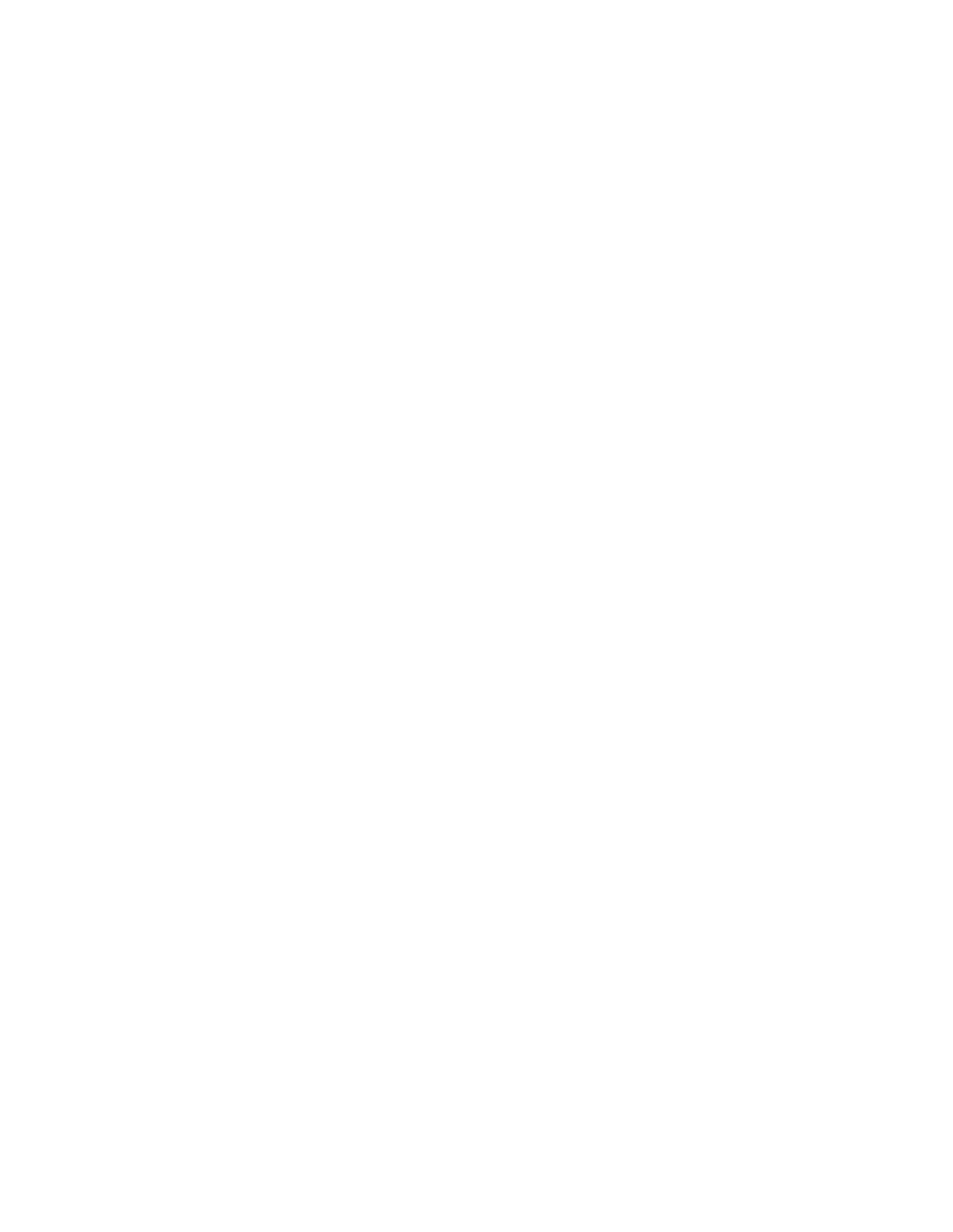## **WAIVER of COVERAGE**

If you DO NOT wish to enroll in the Wisconsin Conference of the United Methodist Church Plan(s), please complete, sign and return this Waiver of Coverage form.

| <b>Retiree</b> |           | <b>Spouse (or Surviving Spouse)</b> |           |  |
|----------------|-----------|-------------------------------------|-----------|--|
| Name:          |           | Name:                               |           |  |
| Address:       |           | Address:                            |           |  |
| City:          |           | City:                               |           |  |
| State:         | Zip Code: | State:                              | Zip Code: |  |

| <b>Please Sign &amp; Date Below:</b>                                                                                                                                                                                                                                   |       |  |  |  |  |
|------------------------------------------------------------------------------------------------------------------------------------------------------------------------------------------------------------------------------------------------------------------------|-------|--|--|--|--|
| NO, DO NOT ENROLL ME (us) in the Wisconsin Conference of the United Methodist Church Plan(s). I (we)<br>understand that by choosing this option, I am (we are) declining medical and prescription drug coverage, and<br>will not be able to re-enroll at a later date. |       |  |  |  |  |
| Retiree:                                                                                                                                                                                                                                                               | Date: |  |  |  |  |
| Spouse (or Surviving Spouse):                                                                                                                                                                                                                                          | Date: |  |  |  |  |
| All applicable signatures are required for individuals declining coverage in the Plan.                                                                                                                                                                                 |       |  |  |  |  |

## **Reason for Declining Coverage:**

| <b>Example 2016</b> |  |  |  |  |
|---------------------|--|--|--|--|
|                     |  |  |  |  |
|                     |  |  |  |  |
|                     |  |  |  |  |
|                     |  |  |  |  |
|                     |  |  |  |  |
|                     |  |  |  |  |
|                     |  |  |  |  |
|                     |  |  |  |  |
|                     |  |  |  |  |
|                     |  |  |  |  |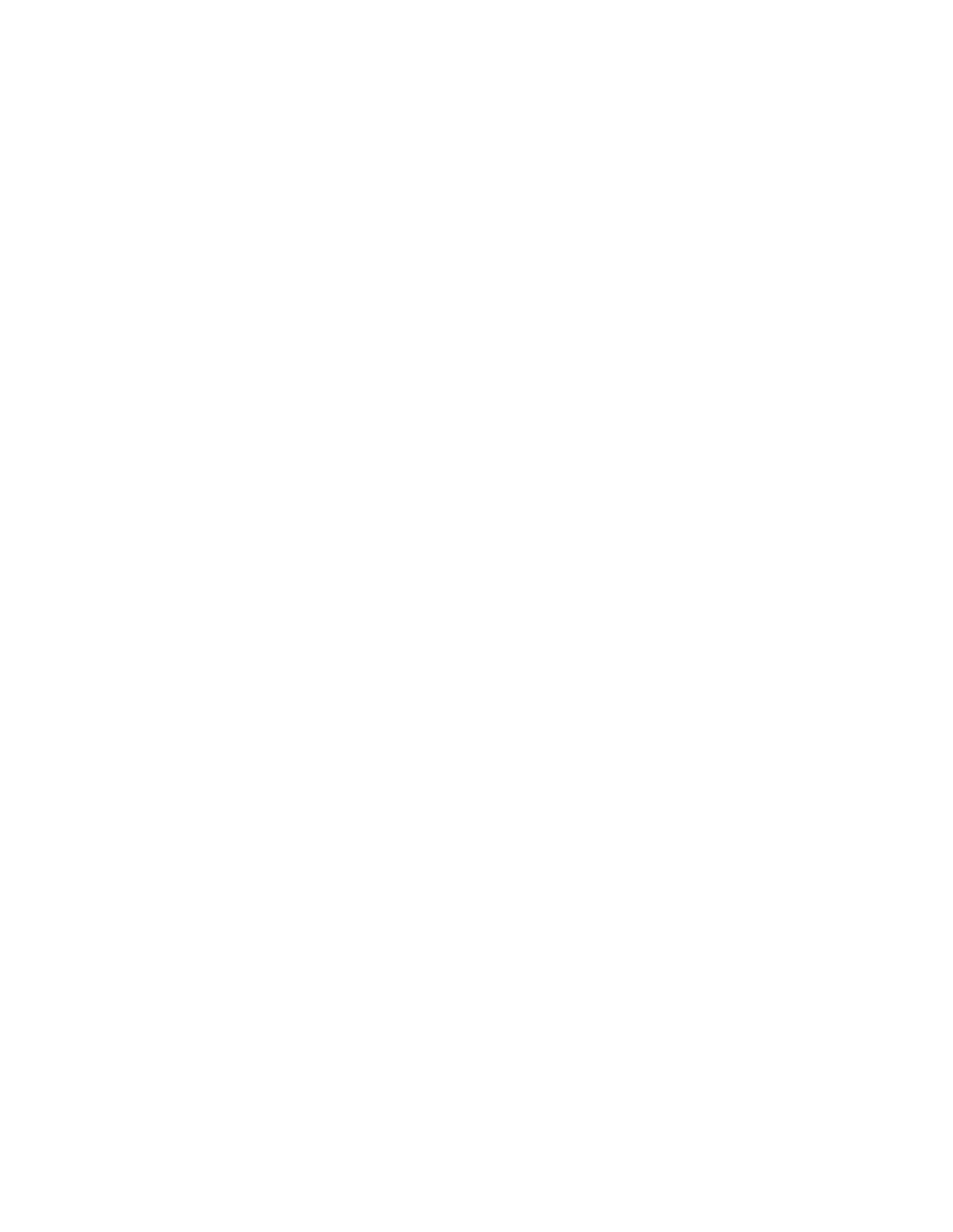#### **Q: Who can I call if I have questions?**

**A:** Please contact the Amwins Group Benefits Customer Care Center toll-free at 1-877-248-2337, Monday through Friday, from 8 a.m. to 8 p.m. EST.

#### **Q: How does the plan work?**

**A:** Medicare has coverage gaps which are the costs that you must pay, like coinsurance, co-payments, and deductibles. This plan helps fill those gaps. You may go to any doctor, specialist, or hospital that accepts Medicare. Medicare pays its share and then your plan pays based on your plan's benefits. You will receive a Medicare Summary Notice in the mail (in most cases each month), including information on the amount paid on your behalf and any additional amount due.

## **Q: Can my age 65 spouse enroll if I am not yet age 65?**

**A:** Yes. As long as your spouse is eligible to participate in the Program and is age 65 or over. As soon as you become Medicare eligible, you can enroll on the first day of the month in which you reach your 65th birthday.

#### **Q: My spouse is not yet 65. What will happen to coverage for my spouse after I enroll in this plan?**

**A:** Your spouse will continue coverage under the pre-Medicare early retiree plan. Two months prior to your spouse attaining age 65, a Medicare enrollment packet will be mailed. At that time, your spouse should contact Social Security to enroll in Medicare Parts A and B in order to be eligible to enroll in the group Medicare Plan.

## **Q: Will I have to re-enroll in the Plan next year?**

**A:** No, once you enroll, you remain in the plan unless you elect to terminate coverage.

## **Q: When will I receive my ID Cards?**

A: ID cards will be sent once we process your enrollment materials. Medical and Prescription Drug ID cards will arrive in two separate packages.

#### **Q: How are my medical claims paid?**

**A:** As long as your physician accepts Medicare you will not have to send in any claim forms. Present your ID card along with your Medicare card to your doctor. Medicare pays the provider of the Medicare portion of your claim and forwards the balance due to the claims administration department. Remaining amounts will be billed to you.

#### **Q: Do I still need my Medicare ID Card?**

**A:** Yes. You will continue to use your Medicare ID card with this plan in conjunction with your Plan ID card.

#### **Q: How can I find out if my drugs are covered on the new plan?**

**A:** You will receive a copy of the formulary (List of Covered Drugs) in your fulfillment packet once you enroll. Some covered drugs may have additional requirements or limits on coverage. You can find out if your drug has any additional requirements or limits by reviewing the formulary. If your drug is not included on the formulary, you should first contact us and ask if your drug is covered. Please contact Amwins Group Benefits Customer Care toll-free at 1-877-248-2337 for more information about your prescriptions.

#### **Q: How can I lower my drug expenses?**

**A:** Generic medications often cost less than brandname counterparts. Talk to your doctor to determine if a generic is available. You may also have the option of mail order, where you can receive up to a 90-day supply for one mail order copayment.

#### **Q: What services are not covered?**

**A:** Services not covered by Medicare are not covered by this plan. Please contact us for the Medicare exclusion list. You may also call 1-800- MEDICARE or visit www.medicare.gov.